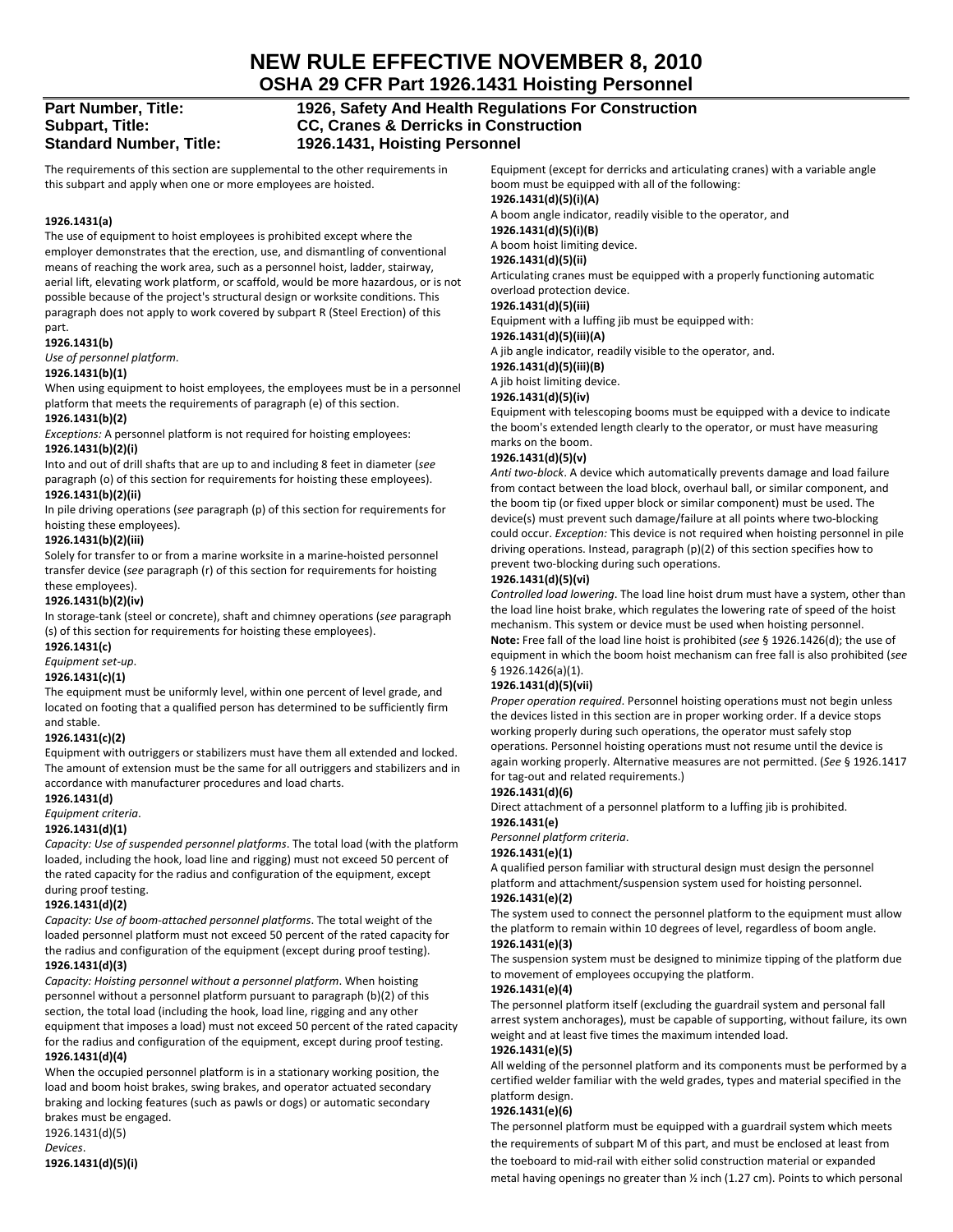fall arrest systems are attached must meet the anchorage requirements in subpart M of this part.

# **1926.1431(e)(7)**

A grab rail must be installed inside the entire perimeter of the personnel platform except for access gates/doors.

# **1926.1431(e)(8)**

*Access gates/doors*. If installed, access gates/doors of all types (including swinging, sliding, folding, or other types) must:

# **1926.1431(e)(8)(i)**

Not swing outward. If due to the size of the personnel platform, such as a 1‐ person platform, it is infeasible for the door to swing inward and allow safe entry for the platform occupant, then the access gate/door may swing outward. **1926.1431(e)(8)(ii)**

Be equipped with a device that prevents accidental opening.

# **1926.1431(e)(9)**

Headroom must be sufficient to allow employees to stand upright in the platform. **1926.1431(e)(10)**

In addition to the use of hard hats, employees must be protected by overhead protection on the personnel platform when employees are exposed to falling objects. The platform overhead protection must not obscure the view of the operator or platform occupants (such as wire mesh that has up to ½ inch openings), unless full protection is necessary.

# **1926.1431(e)(11)**

All edges exposed to employee contact must be smooth enough to prevent injury. **1926.1431(e)(12)**

The weight of the platform and its rated capacity must be conspicuously posted on the platform with a plate or other permanent marking.

# **1926.1431(f)**

*Personnel platform loading*.

# **1926.1431(f)(1)**

The personnel platform must not be loaded in excess of its rated capacity. **1926.1431(f)(2)**

*Use*.

# **1926.1431(f)(2)(i)**

Personnel platforms must be used only for employees, their tools, and the materials necessary to do their work. Platforms must not be used to hoist materials or tools when not hoisting personnel.

#### **1926.1431(f)(2)(ii)**

*Exception:* Materials and tools to be used during the lift, if secured and distributed in accordance with paragraph (f)(3) of this section may be in the platform for trial lifts.

# **1926.1431(f)(3)**

Materials and tools must be:

# **1926.1431(f)(3)(i)**

Secured to prevent displacement.

# **1926.1431(f)(3)(ii)**

Evenly distributed within the confines of the platform while it is suspended.

**1926.1431(f)(4)**

The number of employees occupying the personnel platform must not exceed the maximum number the platform was designed to hold or the number required to perform the work, whichever is less.

# **1926.1431(g)**

*Attachment and rigging*.

# **1926.1431(g)(1)**

*Hooks and other detachable devices*.

# **1926.1431(g)(1)(i)**

Hooks used in the connection between the hoist line and the personnel platform (including hooks on overhaul ball assemblies, lower load blocks, bridle legs, or other attachment assemblies or components) must be:

# **1926.1431(g)(1)(i)(A)**

Of a type that can be closed and locked, eliminating the throat opening. **1926.1431(g)(1)(i)(B)**

Closed and locked when attached.

# **1926.1431(g)(1)(ii)**

Shackles used in place of hooks must be of the alloy anchor type, with either: **1926.1431(g)(1)(ii)(A)**

# A bolt, nut and retaining pin, in place; or

**1926.1431(g)(1)(ii)(B)**

Of the screw type, with the screw pin secured from accidental removal. **1926.1431(g)(1)(iii)**

Where other detachable devices are used, they must be of the type that can be closed and locked to the same extent as the devices addressed in paragraphs (g)(1)(i) and (ii) of this section. Such devices must be closed and locked when attached.

# **1926.1431(g)(2)**

*Rope bridle*. When a rope bridle is used to suspend the personnel platform, each bridle leg must be connected to a master link or shackle (*see* paragraph (g)(1) of this section) in a manner that ensures that the load is evenly divided among the bridle legs.

# **1926.1431(g)(3)**

Rigging hardware (including wire rope, shackles, rings, master links, and other rigging hardware) and hooks must be capable of supporting, without failure, at least five times the maximum intended load applied or transmitted to that component. Where rotation resistant rope is used, the slings must be capable of supporting without failure at least ten times the maximum intended load. **1926.1431(g)(4)**

Eyes in wire rope slings must be fabricated with thimbles.

# **1926.1431(g)(5)**

Bridles and associated rigging for suspending the personnel platform must be used only for the platform and the necessary employees, their tools and materials necessary to do their work. The bridles and associated rigging must not have been used for any purpose other than hoisting personnel.

**1926.1431(h)** *Trial lift and inspection*.

# **1926.1431(h)(1)**

# A trial lift with the unoccupied personnel platform loaded at least to the

anticipated liftweight must be made from ground level, or any other location where employees will enter the platform, to each location at which the platform is to be hoisted and positioned. Where there is more than one location to be reached from a single set-up position, either individual trial lifts for each location, or a single trial lift, in which the platform is moved sequentially to each location, must be performed; the method selected must be the same as the method that will be used to hoist the personnel.

#### **1926.1431(h)(2)**

The trial lift must be performed immediately prior to each shift in which personnel will be hoisted. In addition, the trial lift must be repeated prior to hoisting employees in each of the following circumstances:

#### **1926.1431(h)(2)(i)**

The equipment is moved and set up in a new location or returned to a previously used location.

# **1926.1431(h)(2)(ii)**

The lift route is changed, unless the competent person determines that the new route presents no new factors affecting safety.

#### **1926.1431(h)(3)**

The competent person must determine that:

#### **1926.1431(h)(3)(i)**

Safety devices and operational aids required by this section are activated and functioning properly. Other safety devices and operational aids must meet the requirements of § 1926.1415 and § 1926.1416.

# **1926.1431(h)(3)(ii)**

Nothing interferes with the equipment or the personnel platform in the course of the trial lift.

#### **1926.1431(h)(3)(iii)**

The lift will not exceed 50 percent of the equipment's rated capacity at any time during the lift.

# **1926.1431(h)(3)(iv)**

The load radius to be used during the lift has been accurately determined.

# **1926.1431(h)(4)**

Immediately after the trial lift, the competent person must: **1926.1431(h)(4)(i)**

Conduct a visual inspection of the equipment, base support or ground, and personnel platform, to determine whether the trial lift has exposed any defect or problem or produced any adverse effect.

# **1926.1431(h)(4)(ii)**

Confirm that, upon the completion of the trial lift process, the test weight has been removed.

# **1926.1431(h)(5)**

Immediately prior to each lift:

# **1926.1431(h)(5)(i)**

The platform must be hoisted a few inches with the personnel and materials/tools on board and inspected by a competent person to ensure that it is secure and properly balanced.

# **1926.1431(h)(5)(ii)**

The following conditions must be determined by a competent person to exist before the lift of personnel proceeds:

#### **1926.1431(h)(5)(ii)(A)**

Hoist ropes must be free of deficiencies in accordance with § 1926.1413(a). **1926.1431(h)(5)(ii)(B)**

Multiple part lines must not be twisted around each other.

# **1926.1431(h)(5)(ii)(C)**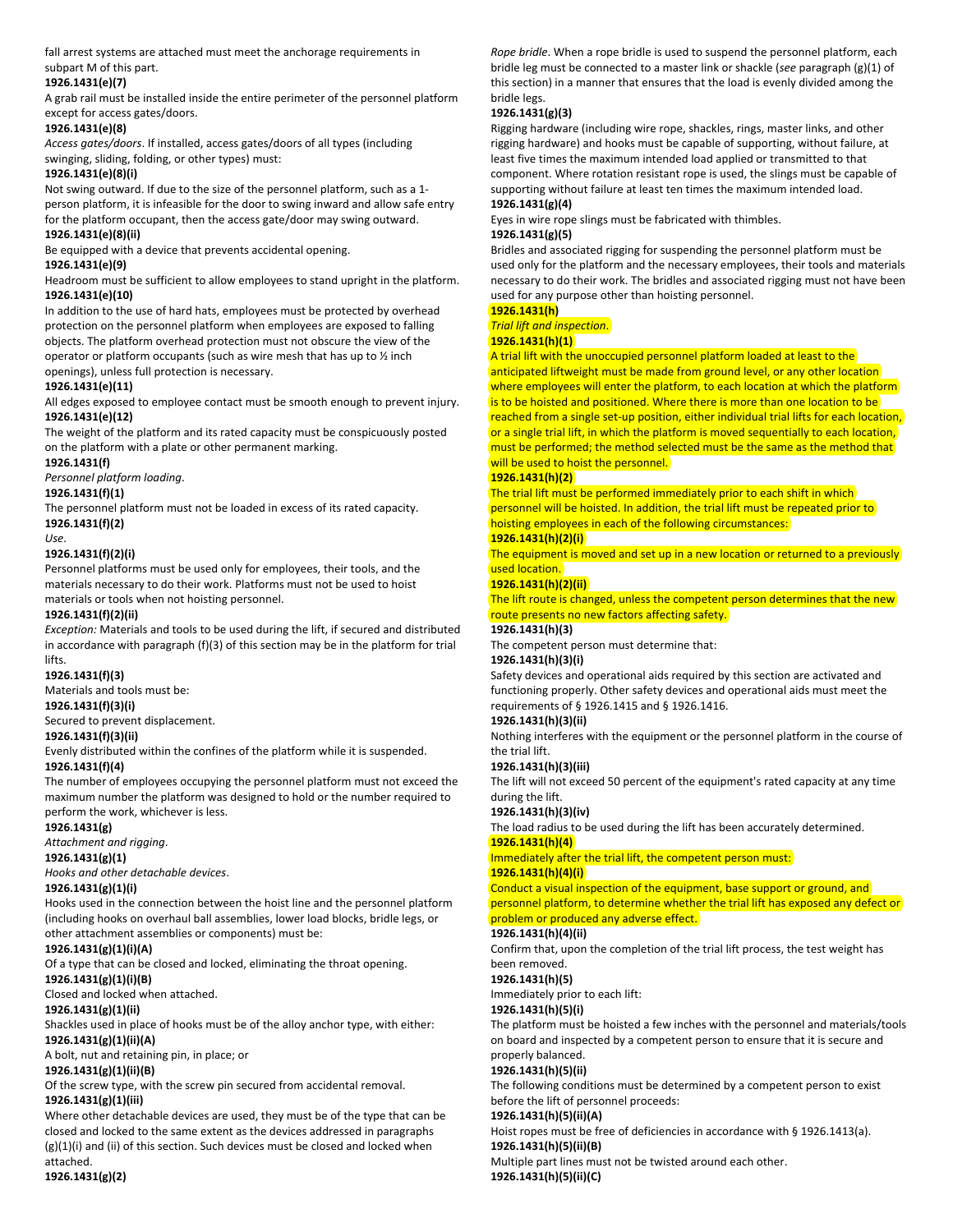The primary attachment must be centered over the platform.

# **1926.1431(h)(5)(ii)(D)**

If the load rope is slack, the hoisting system must be inspected to ensure that all ropes are properly seated on drums and in sheaves.

# **1926.1431(h)(6)**

Any condition found during the trial lift and subsequent inspection(s) that fails to meet a requirement of this standard or otherwise creates a safety hazard must be corrected before hoisting personnel. (See § 1926.1417 for tag-out and related requirements.)

# **1926.1431(i)** [*Reserved*.]

**1926.1431(j)** *Proof testing*.

# **1926.1431(j)(1)**

At each jobsite, prior to hoisting employees on the personnel platform, and after any repair or modification, the platform and rigging must be proof tested to 125 percent of the platform's rated capacity. The proof test may be done concurrently with the trial lift.

# **1926.1431(j)(2)**

The platform must be lowered by controlled load lowering, braked, and held in a suspended position for a minimum of five minutes with the test load evenly distributed on the platform.

# **1926.1431(j)(3)**

After proof testing, a competent person must inspect the platform and rigging to determine if the test has been passed. If any deficiencies are found that pose a safety hazard, the platform and rigging must not be used to hoist personnel unless the deficiencies are corrected, the test is repeated, and a competent person determines that the test has been passed. (*See* § 1926.1417 for tag‐out and related requirements.)

# **1926.1431(j)(4)**

Personnel hoisting must not be conducted until the competent person determines that the platform and rigging have successfully passed the proof test.

# **1926.1431(k)**

*Work practices*.

#### **1926.1431(k)(1)**

Hoisting of the personnel platform must be performed in a slow, controlled, cautious manner, with no sudden movements of the equipment or the platform. **1926.1431(k)(2)**

Platform occupants must:

# **1926.1431(k)(2)(i)**

Keep all parts of the body inside the platform during raising, lowering, and horizontal movement. This provision does not apply to an occupant of the platform when necessary to position the platform or while performing the duties of a signal person.

# **1926.1431(k)(2)(ii)**

Not stand, sit on, or work from the top or intermediate rail or toeboard, or use any other means/device to raise their working height.

**1926.1431(k)(2)(iii)**

Not pull the platform out of plumb in relation to the hoisting equipment.

#### **1926.1431(k)(3)**

Before employees exit or enter a hoisted personnel platform that is not landed, the platform must be secured to the structure where the work is to be performed, unless the employer can demonstrate that securing to the structure would create a greater hazard.

# **1926.1431(k)(4)**

If the platform is tied to the structure, the operator must not move the platform until the operator receives confirmation that it is freely suspended.

# **1926.1431(k)(5)**

Tag lines must be used when necessary to control the platform.

#### **1926.1431(k)(6)**

*Platforms without controls*. Where the platform is not equipped with controls, the equipment operator must remain at the equipment controls, on site, and in view of the equipment, at all times while the platform is occupied.

#### **1926.1431(k)(7)**

*Platforms with controls*. Where the platform is equipped with controls, all of the following must be met at all times while the platform is occupied:

#### **1926.1431(k)(7)(i)**

The occupant using the controls in the platform must be a qualified person with respect to their use, including the safe limitations of the equipment and hazards associated with its operation.

#### **1926.1431(k)(7)(ii)**

The equipment operator must be at a set of equipment controls that include boom and swing functions of the equipment, and must be on site and in view of the equipment.

**1926.1431(k)(7)(iii)**

# The platform operating manual must be in the platform or on the equipment. **1926.1431(k)(8)**

*Environmental conditions*.

#### **1926.1431(k)(8)(i)**

*Wind*. When wind speed (sustained or gusts) exceeds 20 mph at the personnel platform, a qualified person must determine if, in light of the wind conditions, it is not safe to lift personnel. If it is not, the lifting operation must not begin (or, if already in progress, must be terminated).

# **1926.1431(k)(8)(ii)**

*Other weather and environmental conditions*. A qualified person must determine if, in light of indications of dangerous weather conditions, or other impending or existing danger, it is not safe to lift personnel. If it is not, the lifting operation must not begin (or, if already in progress, must be terminated).

# **1926.1431(k)(9)**

Employees being hoisted must remain in direct communication with the signal person (where used), or the operator.

#### **1926.1431(k)(10)**

*Fall protection*.

# **1926.1431(k)(10)(i)**

Except over water, employees occupying the personnel platform must be provided and use a personal fall arrest system. The system must be attached to a structural member within the personnel platform. When working over or near water, the requirements of § 1926.106 apply.

# **1926.1431(k)(10)(ii)**

The fall arrest system, including the attachment point (anchorage) used to comply with paragraph (i) of this section, must meet the requirements in § 1926.502. **1926.1431(k)(11)**

# *Other load lines*.

# **1926.1431(k)(11)(i)**

No lifts must be made on any other of the equipment's load lines while personnel are being hoisted, except in pile driving operations.

#### **1926.1431(k)(11)(ii)**

*Factory‐produced boom‐mounted personnel platforms that incorporate a winch as original equipment*. Loads are permitted to be hoisted by such a winch while employees occupy the personnel platform only where the load on the winch line does not exceed 500 pounds and does not exceed the rated capacity of the winch and platform.

# **1926.1431(k)(12)**

*Traveling‐‐equipment other than derricks*.

# **1926.1431(k)(12)(i)**

Hoisting of employees while the equipment is traveling is prohibited, except for: **1926.1431(k)(12)(i)(A)**

#### Equipment that travels on fixed rails; or

**1926.1431(k)(12)(i)(B)**

Where the employer demonstrates that there is no less hazardous way to perform the work.

#### **1926.1431(k)(12)(i)(C)**

This exception does not apply to rubber‐tired equipment.

#### **1926.1431(k)(12)(ii)**

Where employees are hoisted while the equipment is traveling, all of the following criteria must be met:

#### **1926.1431(k)(12)(ii)(A)**

Equipment travel must be restricted to a fixed track or runway.

#### **1926.1431(k)(12)(ii)(B)**

Where a runway is used, it must be a firm, level surface designed, prepared and designated as a path of travel for the weight and configuration of the equipment being used to lift and travel with the personnel platform. An existing surface may be used as long as it meets these criteria.

# **1926.1431(k)(12)(ii)(C)**

Equipment travel must be limited to boom length.

#### **1926.1431(k)(12)(ii)(D)**

The boom must be parallel to the direction of travel, except where it is safer to do otherwise.

#### **1926.1431(k)(12)(ii)(E)**

A complete trial run must be performed to test the route of travel before employees are allowed to occupy the platform. This trial run can be performed at the same time as the trial lift required by paragraph (h) of this section which tests the lift route.

#### **1926.1431(k)(13)**

*Traveling‐‐derricks*. Derricks are prohibited from traveling while personnel are hoisted. **1926.1431(l)** [*Reserved*.] **1926.1431(m)** *Pre‐lift meeting*. A pre‐lift meeting must be: